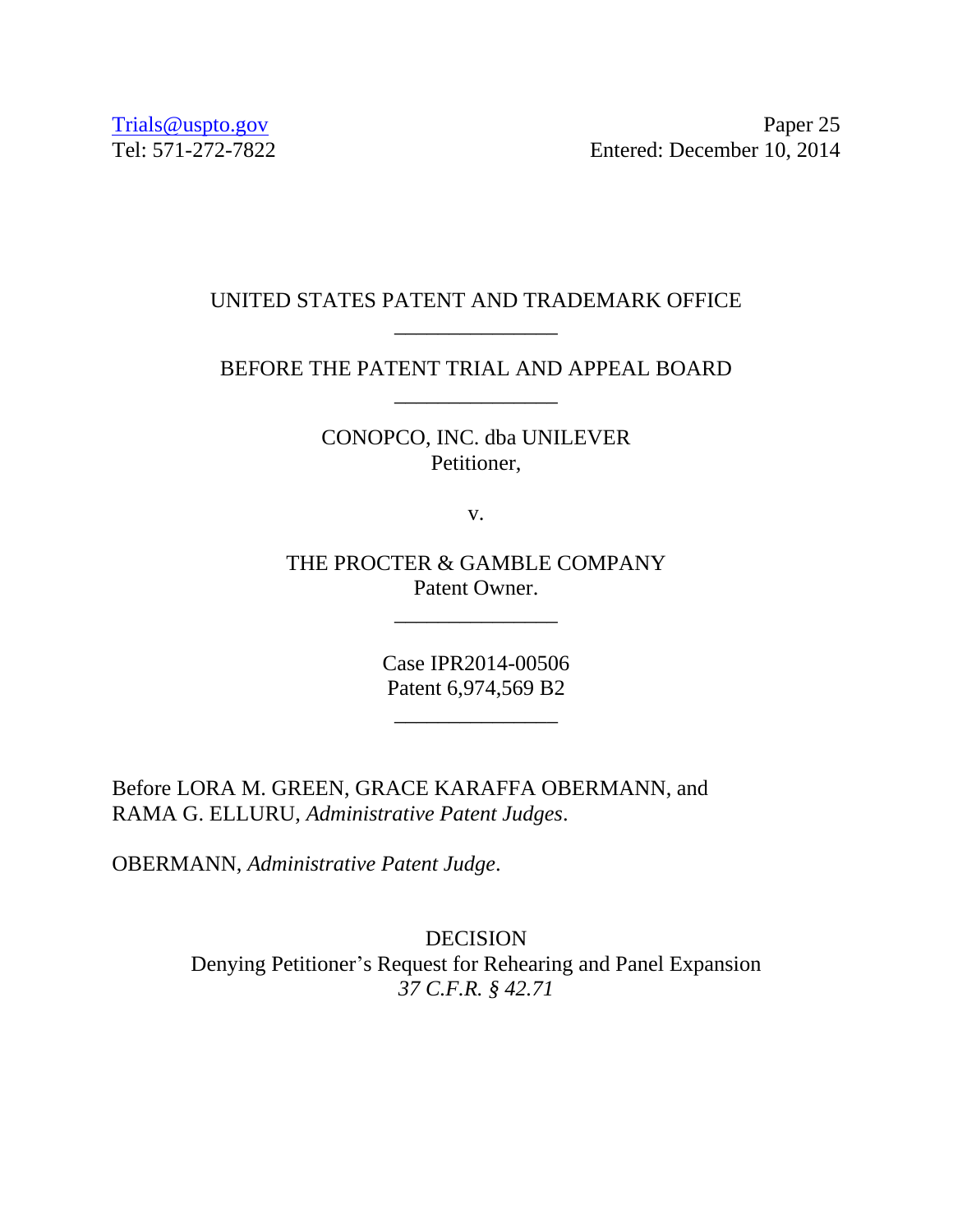IPR2014-00506 Patent 6,974,569 B2

 $\overline{a}$ 

Petitioner, Conopco dba Unilever ("Unilever"), requests a rehearing of the Decision on Institution (Paper 17, "Dec.") by an expanded panel that includes the Chief Administrative Patent Judge ("Chief Judge").<sup>1</sup> Paper 19, "Rehearing Req." Specifically, Unilever seeks rehearing of our decision declining to institute an *inter partes* review of claims 13–14, 16, 20–22, 24–25, 27, 31, and 33 of U.S. Patent No. 6,974,569 B2 (Ex. 1001, "the '569 patent"). Paper 17.

At the parties' request, we authorized additional briefing, limited to whether (1) the request for panel expansion is warranted; and (2) Unilever's service of a facsimile copy of the rehearing request on the Chief Judge is improper, and if so, what relief is appropriate. Paper 20 ("Order"); Paper 22 ("Opp."); Paper 23 ("Reply"). Patent Owner, Procter & Gamble Company ("P&G"), argues that "[t]here is no basis for Unilever's request for an expanded panel" and, further, that service on the Chief Judge is improper, asking "that the fax be destroyed and disregarded." Opp. 1, 5.

For the reasons that follow, we deny Unilever's request for rehearing and panel expansion. We dismiss as moot P&G's request for relief based on improper service on the Chief Judge.

### ANALYSIS

When considering a request for rehearing, the Board reviews its decision for an abuse of discretion. 37 C.F.R. § 42.71(c). An abuse of discretion may arise if the decision is based on an erroneous interpretation of law, if a factual finding is not supported by substantial evidence, or if an unreasonable judgment is made in

<sup>&</sup>lt;sup>1</sup> Unilever filed a substantially identical request for rehearing and panel expansion in IPR2014-00507 (Paper 19), which involves the same parties. Concurrently herewith, we issue a decision on that request.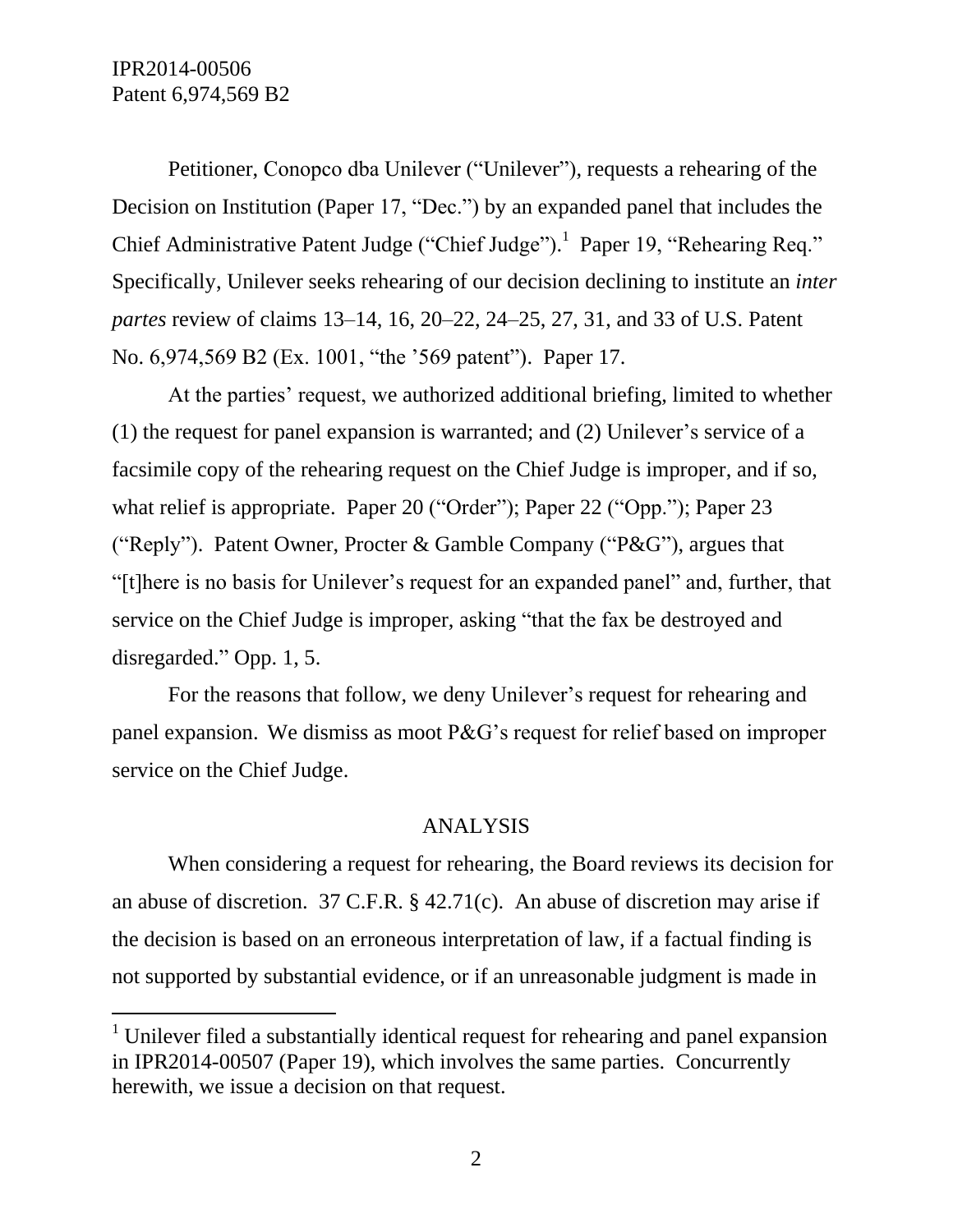weighing relevant factors. *Star Fruits S.N.C. v. U.S.*, 393 F.3d 1277, 1281 (Fed. Cir. 2005); *Arnold P'ship v. Dudas*, 362 F.3d 1338, 1340 (Fed. Cir. 2004); *In re Gartside*, 203 F.3d 1305, 1315-16 (Fed. Cir. 2000). The party requesting rehearing bears the burden of showing that the decision should be modified, and "[t]he request must specifically identify all matters the party believes the Board misapprehended or overlooked." 37 C.F.R. § 42.71(d).

Unilever filed this second petition for *inter partes* review of the challenged claims of the '569 patent after we denied the first petition. Paper 2 ("second petition"); IPR2013-00505, Paper 4 ("first petition"); Paper 17 (decision denying Unilever's first petition). We denied the second petition because it raised "substantially the same prior art or argument" that Unilever "previously presented" in the first petition. 35 U.S.C. § 325(d); *see* Dec. 6-8. Unilever contends that the Board (1) lacked statutory authority to deny the second petition; (2) impermissibly applied estoppel considerations in exercising its discretion to deny review; and (3) erroneously precluded a second petition that raised improved, new prior art and arguments. We address each of those contentions in turn, concluding with a discussion of Unilever's request for panel expansion to include the Chief Judge.

### *The Board Has Statutory Authority to Deny the Second Petition*

Unilever argues that "[n]othing in the statutory framework or rules governing *inter partes* reviews suggests that a petitioner is barred from filing a second, follow-on petition that expressly attempts to correct deficiencies noted in a first petition." Rehearing Req. 10. The Board did not hold, however, that "a petitioner is barred from filing a second, follow-on petition." *Id*. We assessed the particular facts surrounding Unilever's second petition, and exercised our discretion to deny it under the circumstances. Our authority to do so is grounded

3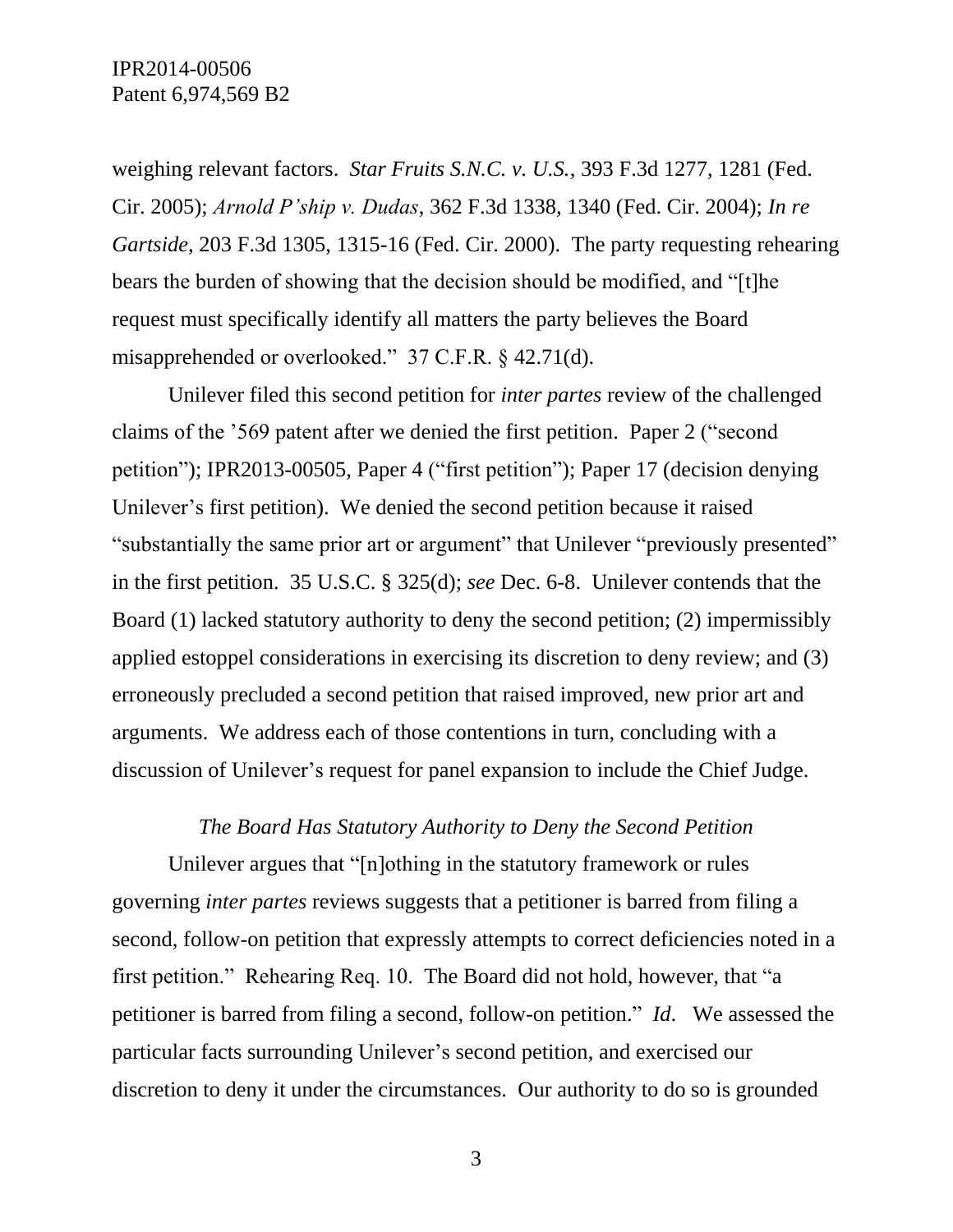in our governing statute, which allows the Board to "reject [a] petition" that raises "the same or substantially the same prior art or argument previously [] presented to the Office." 35 U.S.C. § 325(d).

Congress did not mandate that the Director, and by extension the Board, must institute an *inter partes* review whenever a petitioner establishes a reasonable likelihood of prevailing with respect to at least one challenged claim. Congress provided that the Director may, but not must, institute a proceeding when that condition is met. 35 U.S.C. § 314(a) (institution of review is discretionary, not mandatory). On this record, Unilever fails to show that we lacked statutory authority to deny the second petition.

### *The Board Did Not Improperly Apply Estoppel Considerations*

Unilever contends that the Board improperly applied estoppel considerations as part of the analysis supporting the decision to decline review. Rehearing Req. 9. Specifically, Unilever argues that the Board should not have considered whether any new prior art or arguments raised in the second petition were known or available to Unilever at the time of filing the first petition. *Id*. Unilever does not articulate a rational basis for precluding the Board from considering that factor within the statutory framework. *Id*. at 9-10. On this record, we are not persuaded that consideration of that factor amounted to an abuse of discretion.

Unilever advances a bright-line approach that would allow petitioners to file "follow-on" second petitions in order to "correct deficiencies noted" by the Board in decisions that deny a first petition. *Id*. at 10. That approach would allow petitioners to unveil strategically their best prior art and arguments in serial petitions, using our decisions on institution as a roadmap, until a ground is advanced that results in review—a practice that would tax Board resources, and

4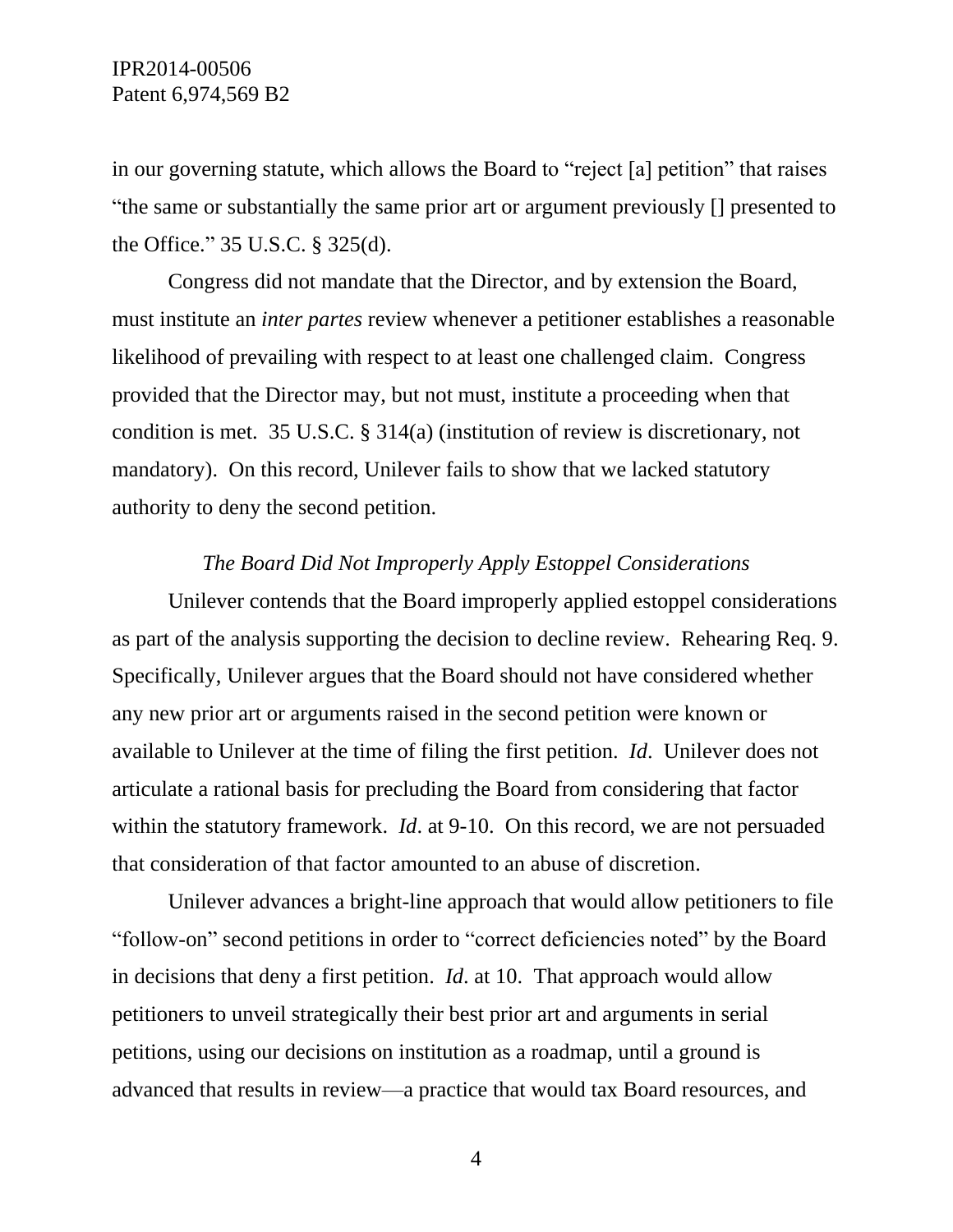force patent owners to defend multiple attacks. We are not persuaded that we erred by adopting a more flexible approach that assesses each case on its particular facts to achieve a result that promotes the efficient and economical use of Board and party resources, and reduces the opportunity for abuse of the process.

## *The Board Did Not Abuse its Discretion by Determining that the Two Petitions Raise Substantially the Same Prior Art or Arguments*

Unilever argues that the Board abused its discretion by determining that the second petition raises substantially the same prior art or arguments raised in the first petition. Rehearing Req. 11-15. Unilever points out differences between the art and arguments raised in the two petitions. *Id*. We did not overlook those differences. The statute expressly establishes our discretion to consider whether the prior art and arguments are "substantially the same" in a first and second petition, and supplies also our authority to reject the second petition on that basis. *Id.* We considered "all of the papers filed in both proceedings" in exercising that discretion. Dec. 8. We considered the differences, but found that the art and arguments are nonetheless "substantially the same" within the meaning of the statute. 35 U.S.C. § 325(d).

### *Unilever's Request for an Expanded Panel*

Unilever requests rehearing by an expanded panel that includes the Chief Judge. Rehearing Req. 1, 5-8. Unilever contends that authority for raising such a request is provided in a Standard Operating Procedure that contemplates expanded panels in cases of *ex parte* appeals and interferences. *Id*. at 1, 5-6 (citing BPAI SOP 1 (Rev. 13) 2009, Sec. III(A)(2)). P&G disagrees. Opp. 1-2 (observing that the Standard Operating Procedure was drafted years before implementation of *inter partes* review procedures, and expressly applies to only appeals and interferences).

5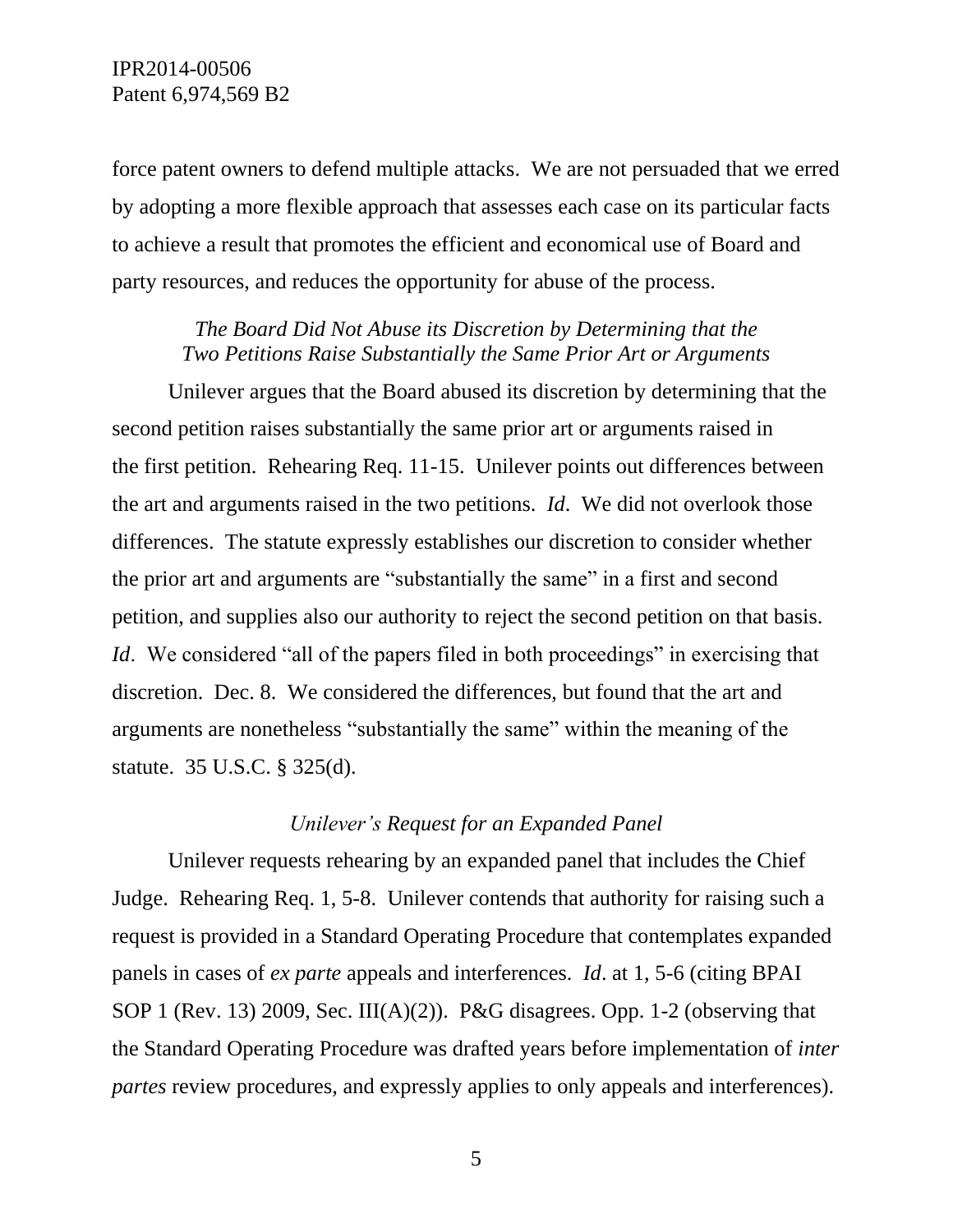IPR2014-00506 Patent 6,974,569 B2

Unilever directs us to no persuasive authority that a panel of the Board is empowered to grant a request for panel expansion. The members of the Board deciding an institution matter are not authorized to select themselves or, of their own accord, select other Board members to decide the matter, upon request of a party or otherwise. As indicated in the Standard Operating Procedure, the Chief Judge, on behalf of the Director, may act to expand a panel on a suggestion from a judge or panel. BPAI SOP 1 at 1. The Standard Operating Procedure creates "internal norms for the administration of the Board" but "does not create any legally enforceable rights." *Id*. Accordingly, we deny Unilever's request for rehearing by an expanded panel that includes the Chief Judge.

Unilever faxed a copy of the request to the Chief Judge. P&G argues that "[t]he Board should not allow parties to communicate with judges outside of the assigned panel." Opp. 5. On that basis, P&G argues that the fax "was an improper communication" that should "be destroyed and disregarded by the" Chief Judge. *Id.* at 1, 5. Unilever responds that P&G's request for relief "is moot," because "[o]n August 14, 2014, the Office indicated that the [Chief Judge] was aware of the filing, and the faxed paper copy would be discarded." Reply 3. On this record, we dismiss P&G's request for relief as moot.

### **CONCLUSION**

We *deny* Unilever's request for rehearing and panel expansion.

We *dismiss* as moot P&G's request for relief based on improper service on the Chief Judge.